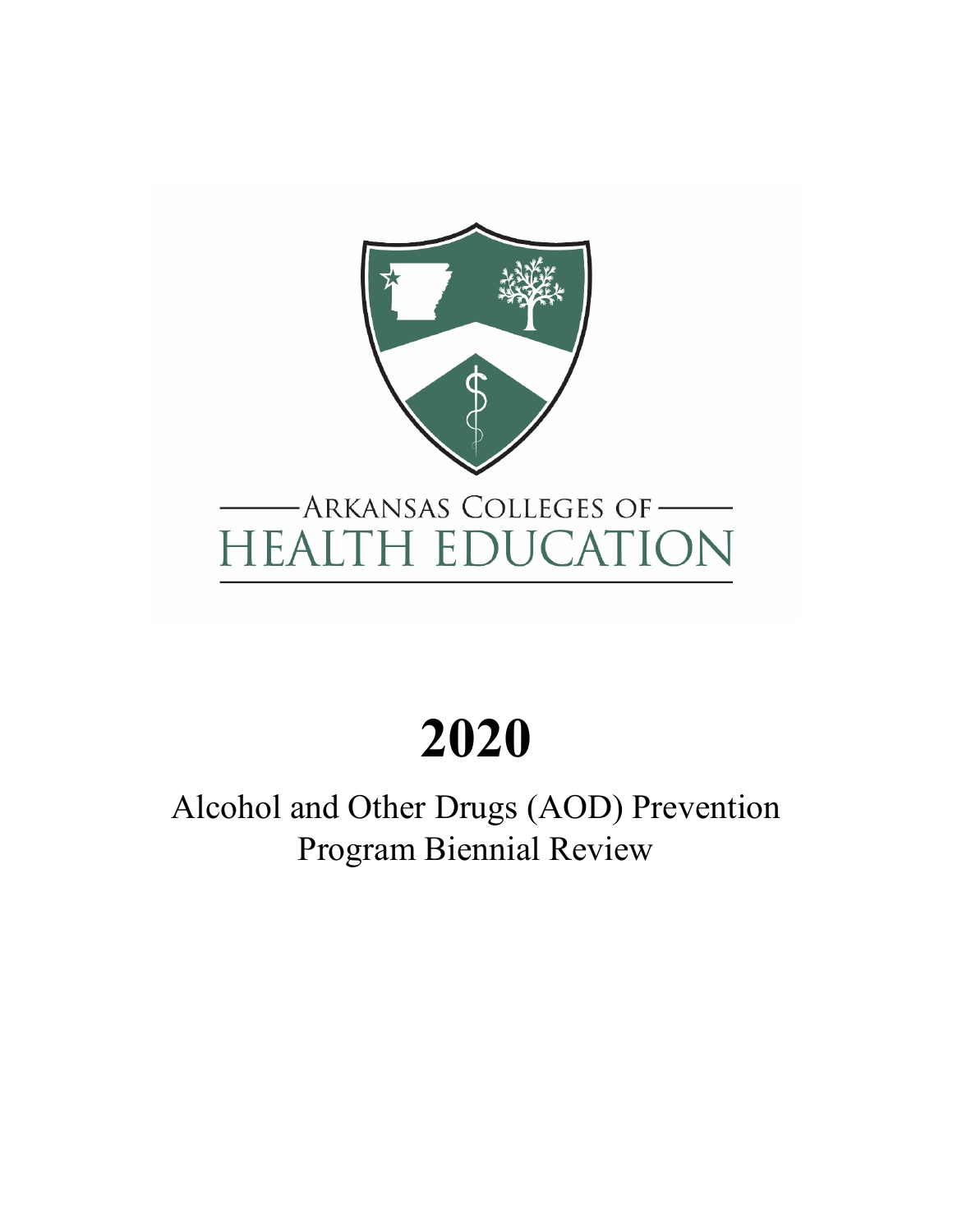## **INTRODUCTION**

The Drug-Free Schools and Campus Regulations (34 CFR Part 86) of the Drug-Free Schools and Communities Act (DFSCA) require that institutions of higher learning (IHE) such as the Arkansas Colleges of Health Education adopt, implement, and evaluate programs to prevent the misuse or abuse of alcohol and use or distribution of illicit drugs both by college students and employees both on its premises and as a part of any of its activities. At a minimum, each institution of higher education must annually distribute the following in writing to all students and employees:

- Standards of conduct that clearly prohibit the unlawful possession, use or distribution of illicit drugs and alcohol by students and employees.
- A description of the legal sanctions under local, state, or federal law for the unlawful possession or distribution of illicit drugs and alcohol.
- A description of any drug or alcohol counseling, treatment, or rehabilitation or reentry programs that are available to employees or students.
- A clear statement that the institution will impose sanctions on students and employees and a description of those sanctions, up to and including expulsion or termination of employment and referral for prosecution, for violations of the standards of conduct.

The law further requires that the institution conduct a biennial review of its program with the following objectives:

- Determine the effectiveness of the policy and implement changes to the Alcohol and Other Drug (AOD) program if they are needed
- Ensure that the sanctions developed are enforced consistently
- Determine the number of drug and alcohol-related violations and fatalities occurring on the campus, or as part of school activities that are reported to campus officials
- Determine the number and type of sanctions the IHEs impose on students or employees as a result of such violations or fatalities.

The Arkansas Colleges of Health Education acknowledges its legal obligation to conduct a biennial review of compliance with the Drug-Free Schools and Communities Act. The intention of this document is to comply with the legal requirements as set forth by the DFSCA and to discuss prevention and education related programs, initiatives and activities related to Arkansas Colleges of health Education's Alcohol and Other Drug Prevention Program during the 2018- 2019, 2019-2020, and 2020-2021 academic years.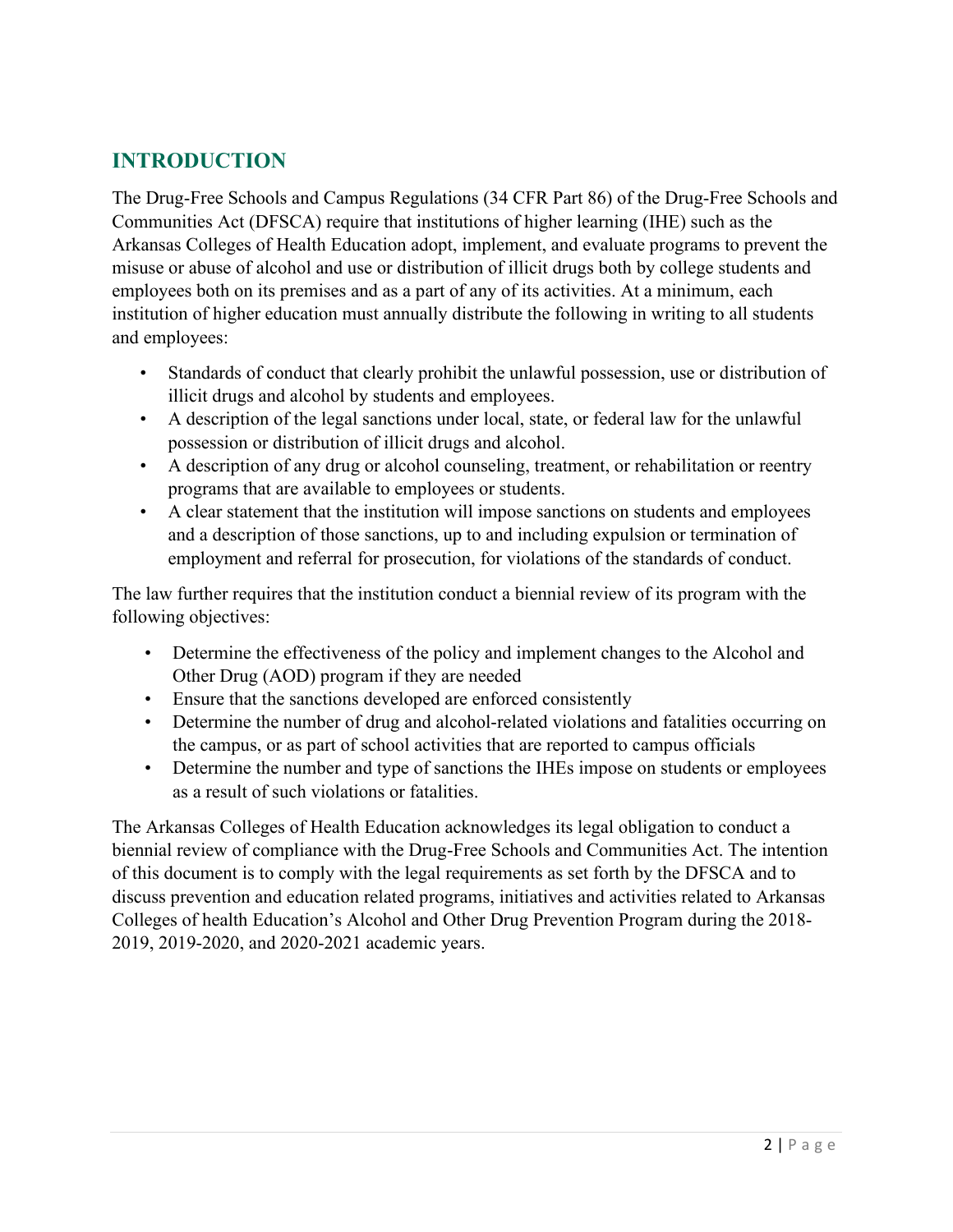## **Biennial Review Process**

The members of the Biennial Review Taskforce include:

- Dr. Donald Sefcik, Vice Provost and Associate Vice President of Academic Affairs
- Dr. Elizabeth McClain, Chief Wellness Officer
- Laurel Starling-McIntosh, Sr. Assistant Dean of Student Affairs
- Glenna Gilliam, Director of Financial Aid
- Amanda Evenson, Director of Student Services
- Amanda Scyrkels, Financial Aid Processor, VA Certifying Official
- Levi Risley, Chief of Police, Director of Security and Housing

The following campus offices and documents provided information for this report:

- Student Services and Campus Activities
- Student Event Requests
- Office of Student Wellness
- Office of Student Affairs
- Campus Police
- Student Housing
- Human Resources
- Student Conduct Data
- ACHE Student Handbook
- ACHE Policy Manual
- Student programmatic handbooks
- Employee Handbook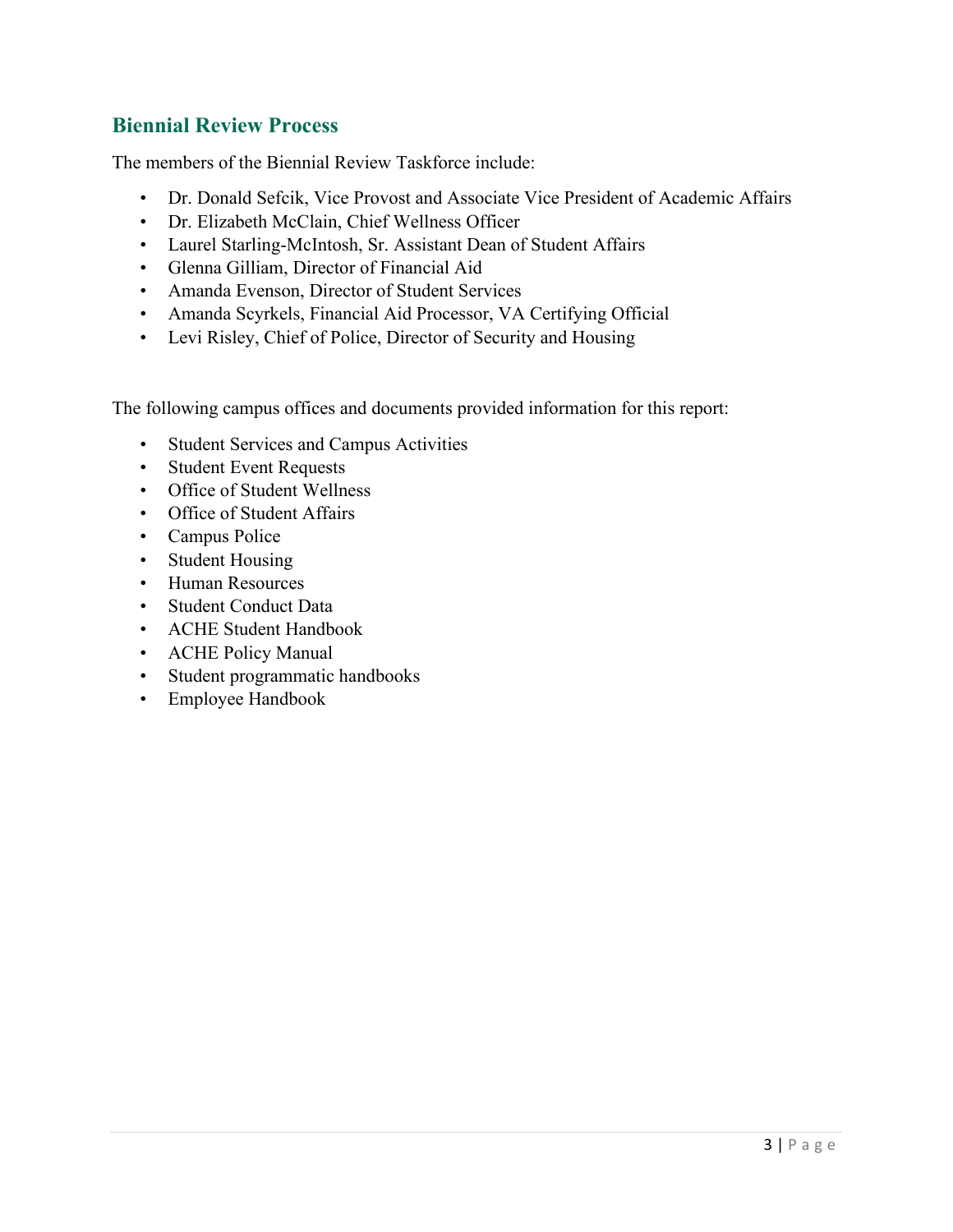## **Drug and Alcohol Program Elements**

#### **Campus Environment**

It is the policy of ACHE to maintain and promote a safe and healthy environment for its students and employees. Therefore, the College policy prohibits the use, manufacture, possession, distribution, or dispensing of drugs, ("controlled substances" as defined in the Controlled Substance Act, 21 U.S.C. 812) alcohol, or tobacco products and vapor products on College property which is used for academic purposes or during College activities by its' students, staff, or faculty, regardless of the type of employment. This policy is in effect 24 hours a day, yearround. With the approval of the ACHE President or the ACHE CEO in advance, alcohol or tobacco products may be permitted for special events or circumstances.

#### **Campus Housing**

The Arkansas Colleges of Health Education has two apartment complexes adjacent to the campus. *The Residence* consist of 20 buildings, including 164 units that houses 192 students and guests. *The Village at Heritage* consists of 2 buildings, including 32 units that houses 28 students and guests.

Alcoholic beverages for personal consumption by students over the age of twenty-one (21) is allowed in student housing. Alcohol may not be consumed outside the apartment building or in common areas, except for special events authorized by the ACHE President/CEO. Student residents must comply with all state and local alcohol related regulations.

#### **On-Line Training Component**

Beginning the 2019-2020 academic year, ACHE contracted with an online training company called Everfi. The new system automates the compliance and learners can work at their own pace within the institution's designated timeline. One of the training modules that is required from all ACHE students is *AlcoholEdu.*

This interactive online program uses the latest evidence-based prevention methods to create a highly engaging user experience, inspiring students to make healthier decisions related to alcohol and other drugs. This course includes tailored content that covers:

- Overview of Key Definitions
- Myths and Misperceptions
- Alcohol and Motivation
- Standard Drink
- Blood Alcohol Concentration
- Key Strategies for Drinkers
- Key Strategies for Non-Drinkers
- Bystander Intervention Skills
- Academic Brain Science
- Media Literacy and Expectations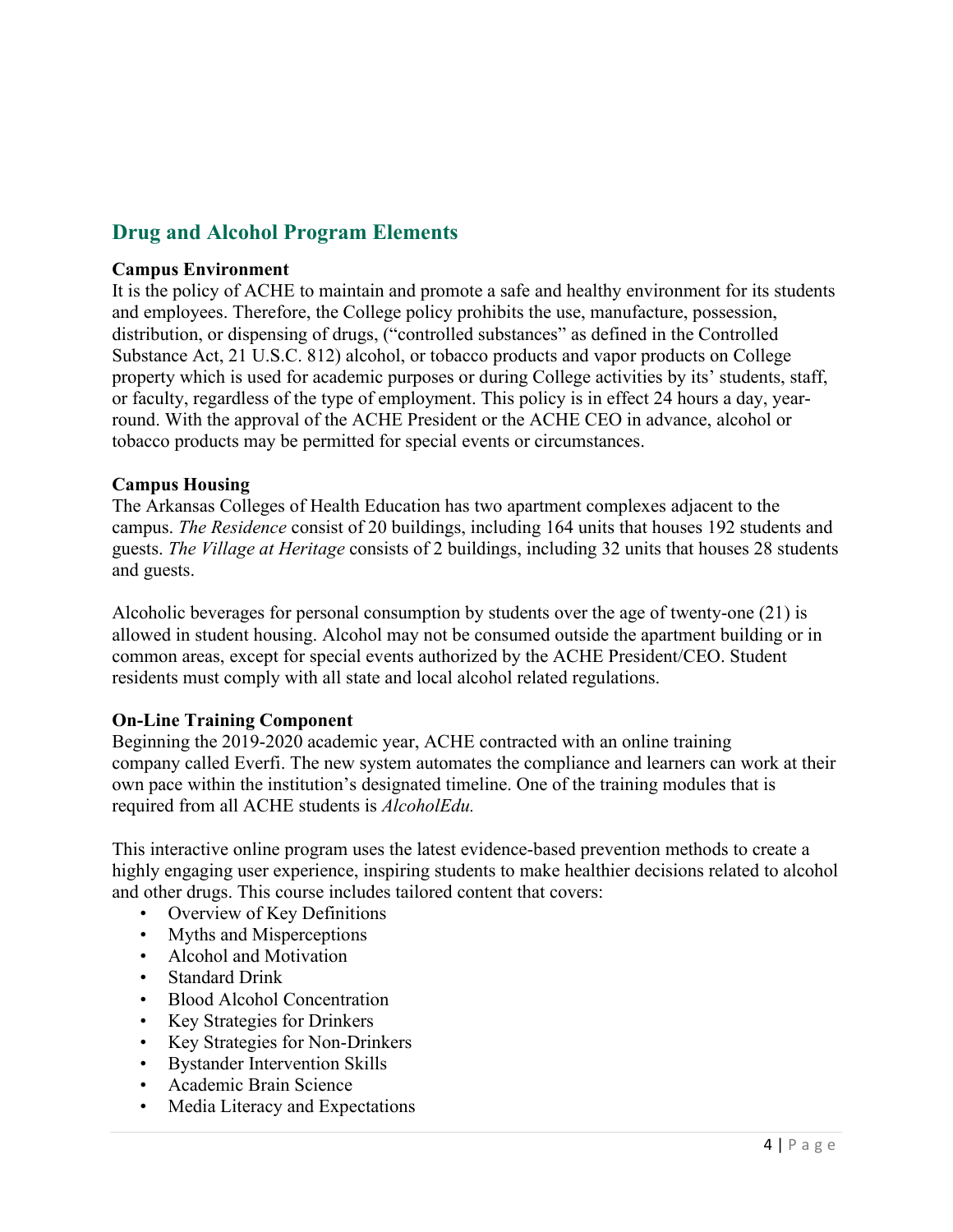- Alcohol and the Law
- College, Drinking and Stress

The *AlcoholEdu* course has a pre and post exam to measure outcomes and requires students to read and sign an acknowledgment of the ACHE drug and alcohol policy.

#### **Student Activities**

ACHE recognizes social programming as an alternative to alcohol or drugs. The college values the 31 registered student organizations (RSOs). During the 2020-2021 academic year all events were severely limited due to the worldwide COVID-19 pandemic. While in-person meetings, events and activities came to a screeching halt, several RSOs and the Office of Student Services pivoted. RSOs hosted meetings, guest speakers, and even virtual 5K's. The Office of Student Services provided weekly virtual trivia, an Academy video competition and weekly virtual scavenger hunts.

Students may request alcohol at a student event, but it does require approval by the ACHE President/Chief Executive Officer. Preventative measures have been added to these approved events to encourage responsible drinking. The current 3-pronged approach includes (1) on-site ACHE security, (2) a safe driver program, and (3) a drink limit monitored by a wrist band system.

| <b>Academic Year</b> | <b>Alcohol Approved</b> | Event $(s)$                    | <b>Preventative measures</b> |
|----------------------|-------------------------|--------------------------------|------------------------------|
| 2018-2019            |                         | Winter & Spring<br>semi-formal | On-site ACHE security        |
|                      |                         |                                | Safe driver program          |
|                      |                         |                                | Drink limit (Spring event)   |
| 2019-2020            |                         | Winter semi-formal             | On-site ACHE security        |
|                      |                         |                                | Safe driver program          |
|                      |                         |                                | Drink limit                  |
| 2020-2021            |                         |                                |                              |

#### **New Student Orientation**

The institution will provide educational presentations on drug and alcohol abuse to all students during new-student orientation via EVERFI. Students are mandated to attend new student orientation programs and are required to complete the mandatory trainings. If the mandatory training is not completed by the deadline, registration hold are placed on the students accounts.

#### **Student Handbooks**

Prior to matriculation students are required to sign an acknowledgment indicating they agree to abide by the following policies and guidelines outlined in college documents:

- ACHE Policy Manual
- ACHE Student Handbook
- All programmatic handbooks for the program in which they are enrolled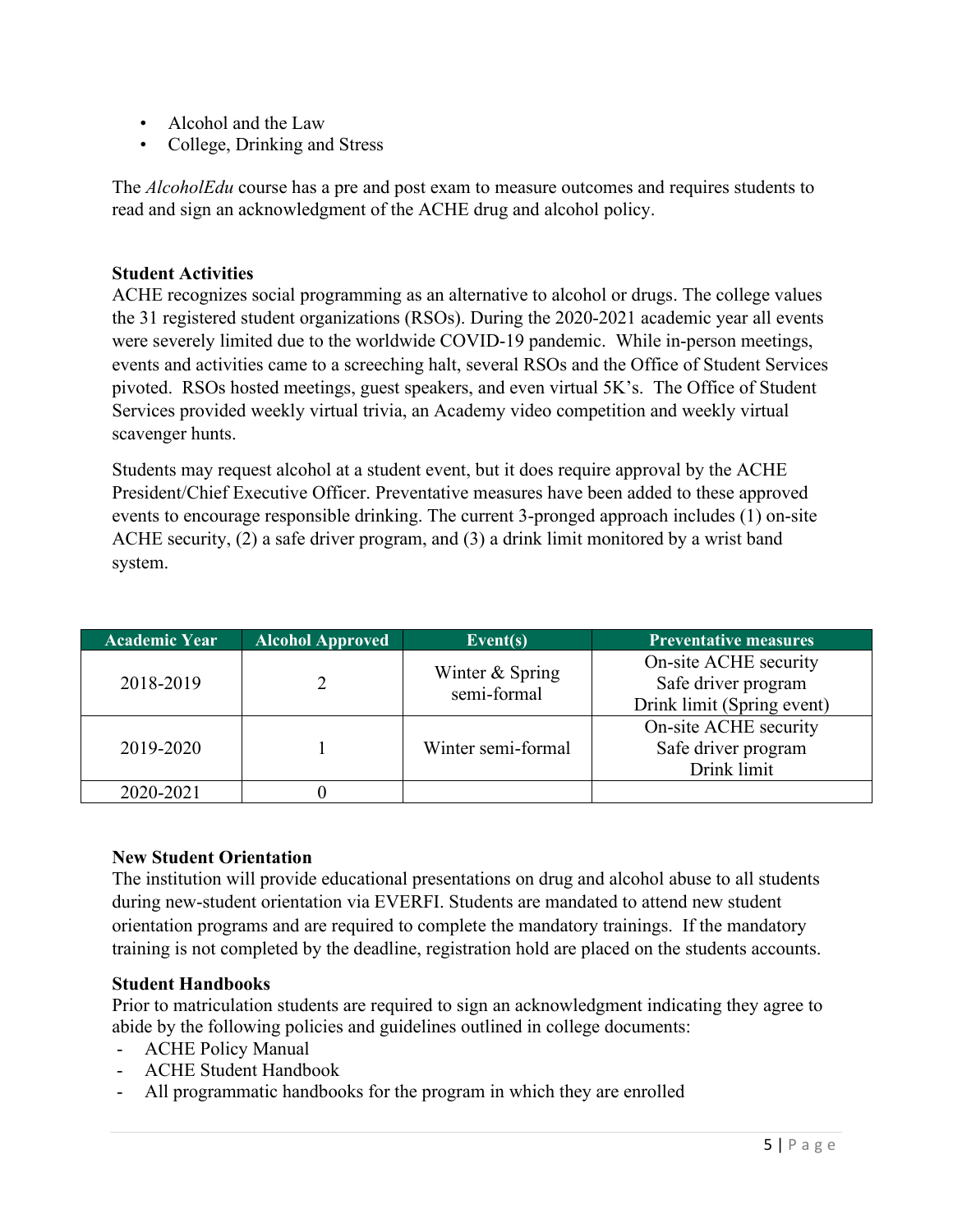The documents cover student conduct at college sponsored activities, both on and off campus.

## **CARE**

ACHE's CARE (Campus Awareness Response Evaluation) team is a multi-disciplinary team for the purpose of promoting and maintaining student safety and well-being across ACHE colleges. The team meets regularly to:

- Assess situations involving students who display concerning behavior
- Connect students with necessary campus and community resources
- Monitor students who have displayed concerning behavior
- Provide consultation and support to campus community members who assist students who display concerning behaviors

The CARE Team does not replace faculty classroom management, the reporting of professionalism issues, public safety responses to incidents or emergencies, Title IX allegations, or any student progress committee function. Students discovered to need any assistance are referred to the appropriate resources by the CARE Team. The CARE Team serves as a resource for students and a referral source for campus community members who are concerned about any ACHE student. CARE is just one more way a student can receive wellness support. Students can self-refer or refer a colleague by contacting a CARE team member or submitting an anonymous report via their student portal.

#### **Wellness Resources**

ACHE employs an on-site, full-time Wellness Counselor for students. Wellness advisement is available to all ACHE students and is offered individually, small group, and in virtual settings. Students in need of long-term or more specialized assistance are referred for service.

ACHE also partners with the following offices for wellness service. All ACHE students have access to the following services. The individual student and his/her required personal health insurance are responsible for all fees that are incurred through some services provided.

> The Guidance Center 3111 So 70th Fort Smith, AR

Center for Psychiatric Wellness 7217 Cameron Park Dr Fort Smith, AR 7217

WellConnect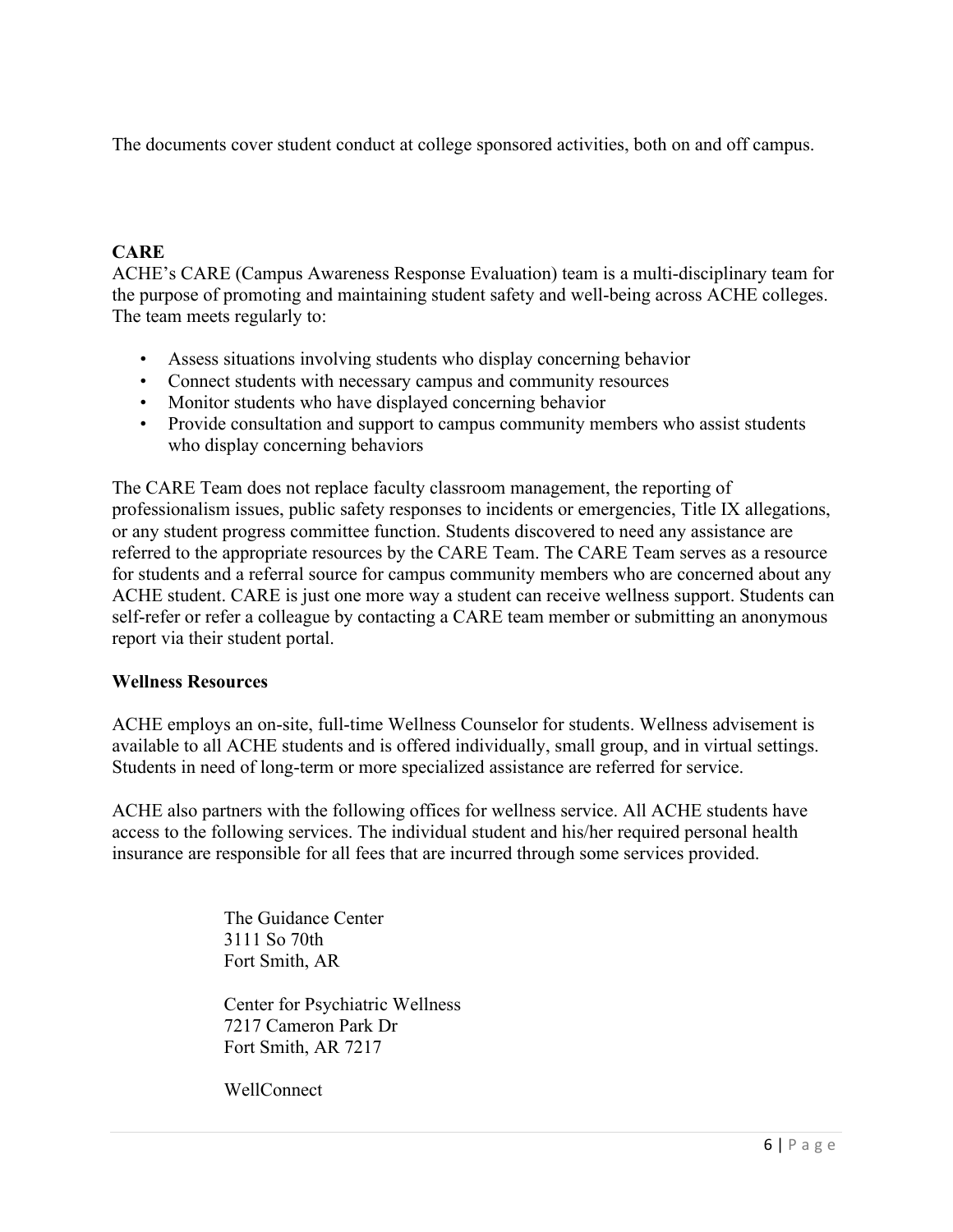WellConnectForYou.com 866-640-4777

#### **Screenings**

ACHE may conduct random drug and alcohol screening on all students, staff, and faculty. ACHE reserves the right to require drug or alcohol testing on any student when reasonable suspicions exist. Refusal or failure to submit to screening may result in disciplinary action up to and including dismissal as determined by the Student Conduct Committee (SCC). Students found to have positive screening tests for illicit substances or prescription medications without a valid prescription will be referred to SCC. Students may be suspended pending determination by the SCC and Program Dean's Office.

#### **Faculty/Staff Resources**

Employees and their families seeking resources for preventing drug and alcohol abuse as well as treatment information or tobacco cessation programs should contact the EAP (Employee Assistance Program) by calling 1-800-624-5544 or visiting the EAP website [www.ndbh.com.](http://www.ndbh.com/) (login code is: acheedu). The EAP is available 24 hours per day, 365 days a year. Information about the service as well as additional assistance may be obtained through the Office of Human Resources.

#### **Imposed Sanctions**

The College is bound to take all appropriate actions against violations of the law, which may include arrest, referral for legal prosecution or requiring the individual to participate satisfactorily in an approved alcohol, tobacco, or drug abuse assistance or rehabilitation program. Students may receive alternate or additional sanctions for violations drug or alcohol related offenses.

If a student is found in violation of college policies and/or professionalism codes, one or more of the following sanctions may be imposed. The list is not exclusive of other actions that may be directed by the Dean or other administrative authority.

- Dismissal
- **Suspension**
- Temporary Suspension
- Final Disciplinary Probation
- Probation
- Probation with Conditions
- Disciplinary Warning
- Fines
- Restitution
- Restriction or Revocation of Privileges
- Other Appropriate Actions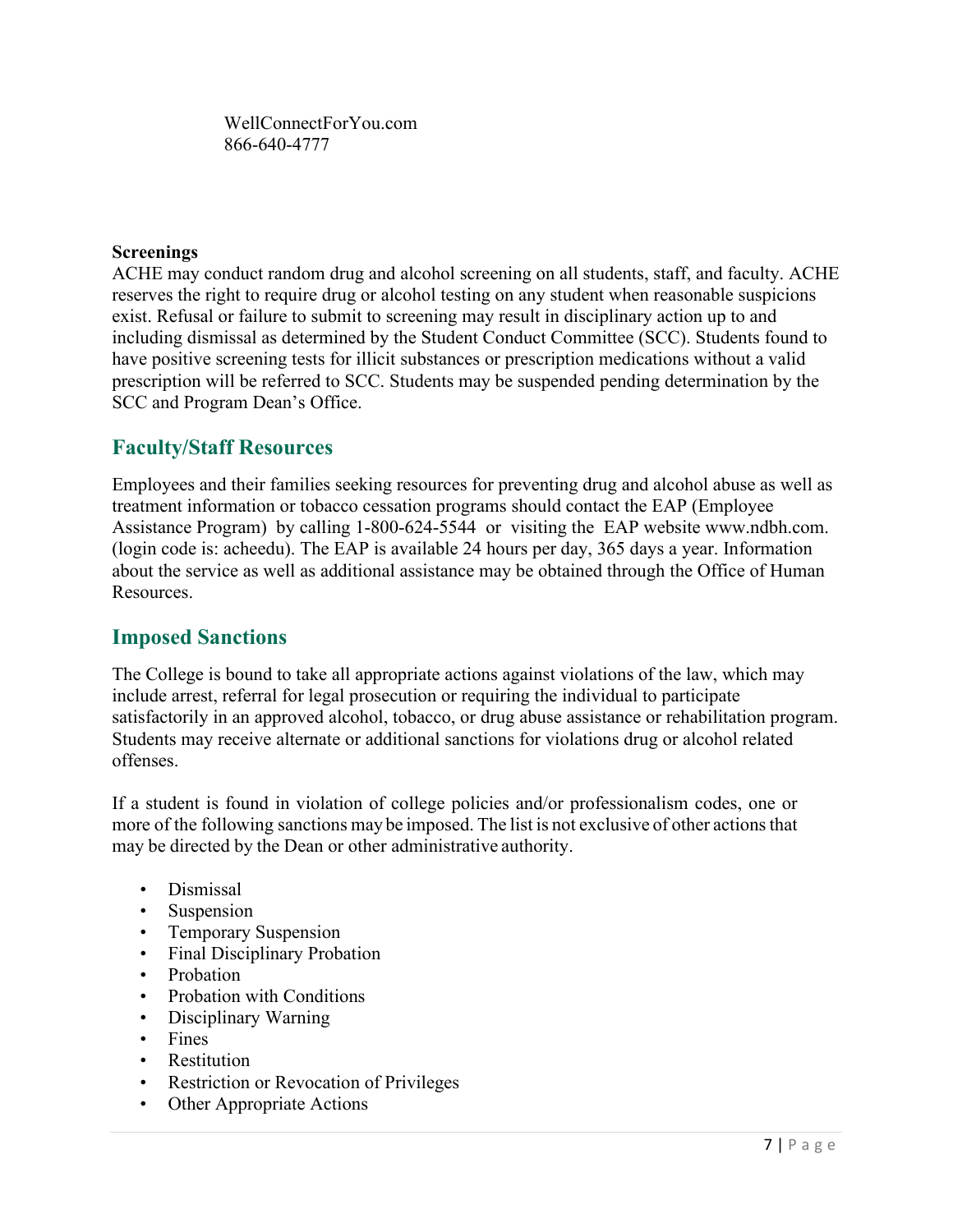## **Statistics**

A summary of the violations and resulting sanctions are sited below. This includes both students and faculty/staff.

| <b>Imposed Sanctions</b> |                            |                  |  |  |  |
|--------------------------|----------------------------|------------------|--|--|--|
| Violation                | Sanction                   | Number           |  |  |  |
| $2018 - 2019$            |                            |                  |  |  |  |
|                          | Verbal Warning             |                  |  |  |  |
| Alcohol                  | Written Warning/ Probation | $\boldsymbol{0}$ |  |  |  |
|                          | Expulsion/Suspension       | $\overline{0}$   |  |  |  |
|                          | Other                      | $\boldsymbol{0}$ |  |  |  |
|                          | Verbal Warning             | $\boldsymbol{0}$ |  |  |  |
| Drugs                    | Written Warning/ Probation | $\boldsymbol{0}$ |  |  |  |
|                          | Expulsion/Suspension       | $\overline{0}$   |  |  |  |
|                          | Other                      | $\overline{0}$   |  |  |  |
| 2019-2020                |                            |                  |  |  |  |
|                          | Verbal Warning             | $\overline{0}$   |  |  |  |
| Alcohol                  | Written Warning/ Probation | $\overline{0}$   |  |  |  |
|                          | Expulsion/Suspension       | $\overline{0}$   |  |  |  |
|                          | Other                      | $\boldsymbol{0}$ |  |  |  |
|                          | Verbal Warning             | $\boldsymbol{0}$ |  |  |  |
| Drugs                    | Written Warning/ Probation | $\boldsymbol{0}$ |  |  |  |
|                          | Expulsion/Suspension       | $\boldsymbol{0}$ |  |  |  |
|                          | Other                      | $\overline{0}$   |  |  |  |
| 2020-2021                |                            |                  |  |  |  |
|                          | Verbal Warning             | $\boldsymbol{0}$ |  |  |  |
| Alcohol                  | Written Warning/ Probation | $\boldsymbol{0}$ |  |  |  |
|                          | Expulsion/Suspension       | $\overline{0}$   |  |  |  |
|                          | Other                      | $\boldsymbol{0}$ |  |  |  |
|                          | Verbal Warning             | $\boldsymbol{0}$ |  |  |  |
| Drugs                    | Written Warning/ Probation | $\mathbf{0}$     |  |  |  |
|                          | Expulsion/Suspension       | $\mathbf{0}$     |  |  |  |
|                          | Other                      | $\boldsymbol{0}$ |  |  |  |